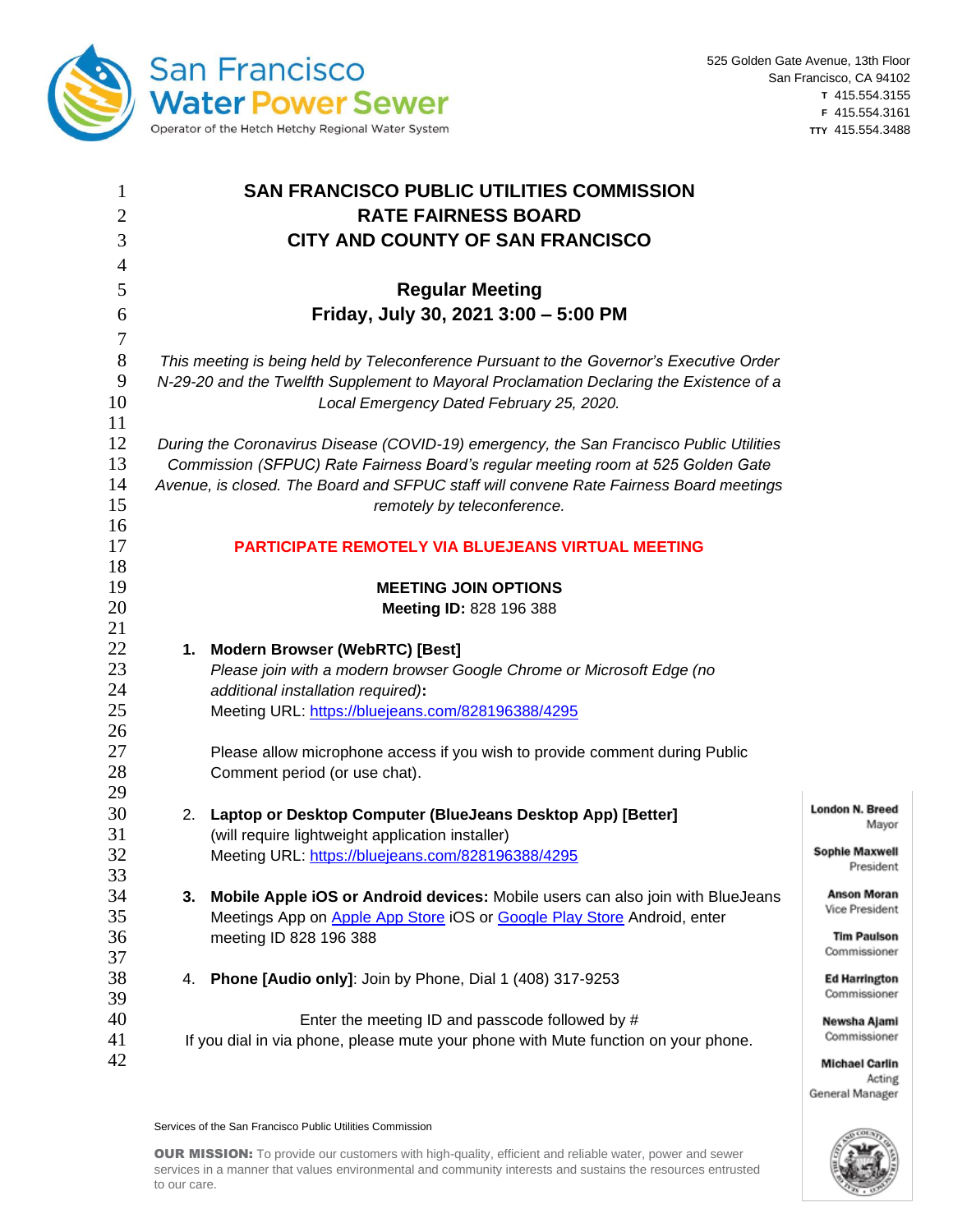| 43 | Meeting will be recorded for minutes only and will not be published. By joining this meeting, |
|----|-----------------------------------------------------------------------------------------------|
| 44 | you agree to be recorded during the duration of this meeting.                                 |
| 45 |                                                                                               |
| 46 | To make public comment: SFPUC staff will announce public comment periods. Type your           |
| 47 | comments or questions using the "Chat" tab, comments to be read out loud by moderator.        |
| 48 | Or, click on "Raise Hand" under "People" tab, moderator will then call on you for public      |
| 49 | comment. If you have technical issues or questions, you may also send a private message       |
| 50 | to the moderator using "Direct Messages" under "Chat" tab.                                    |
| 51 |                                                                                               |
| 52 |                                                                                               |
| 53 |                                                                                               |
| 54 |                                                                                               |
| 55 |                                                                                               |
| 56 |                                                                                               |
| 57 |                                                                                               |
| 58 |                                                                                               |
| 59 |                                                                                               |
| 60 |                                                                                               |
| 61 |                                                                                               |
| 62 |                                                                                               |
| 63 |                                                                                               |
| 64 |                                                                                               |
| 65 |                                                                                               |
| 66 |                                                                                               |
| 67 |                                                                                               |
| 68 |                                                                                               |
| 69 |                                                                                               |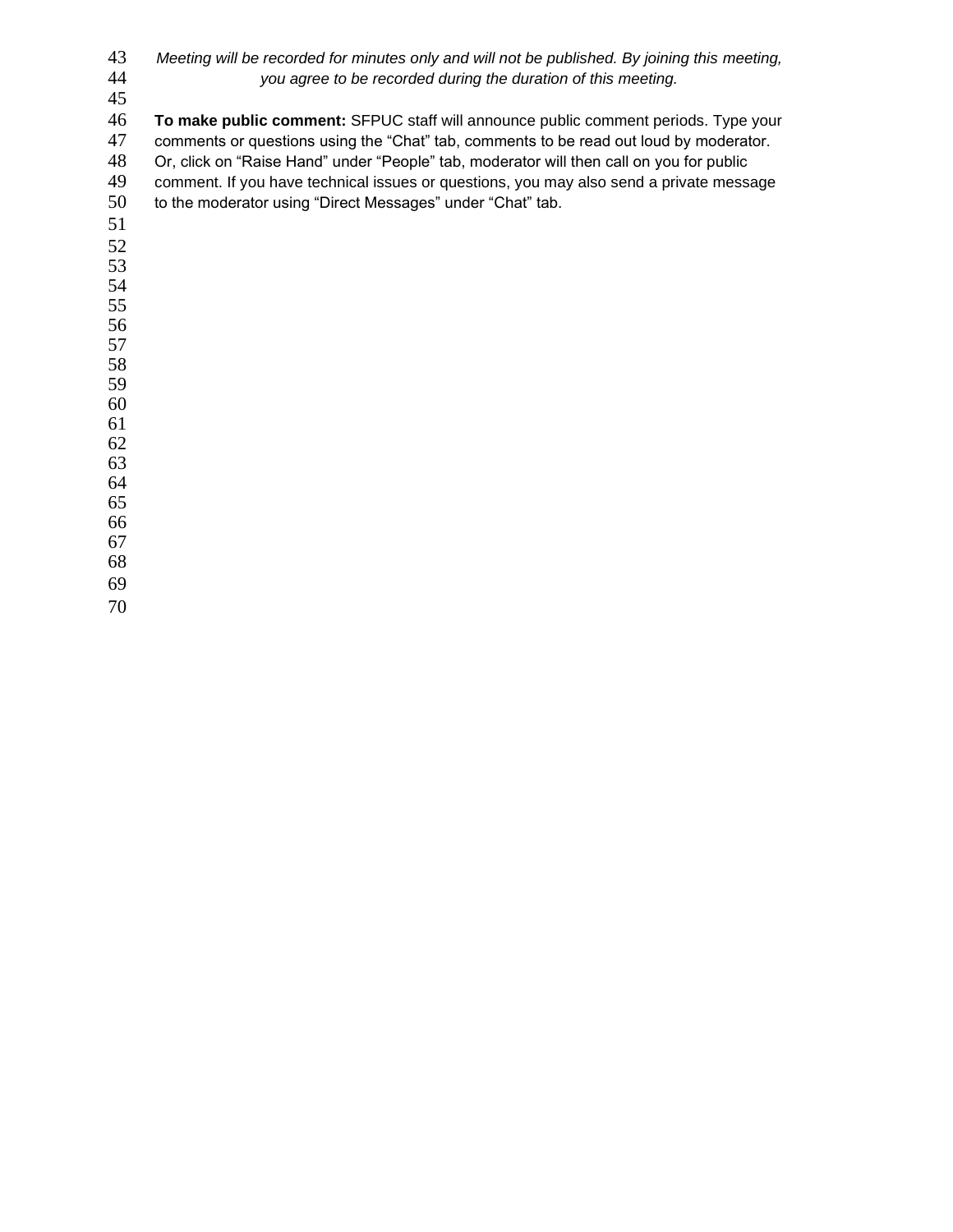| 71       |                                                                             |  |  |  |  |
|----------|-----------------------------------------------------------------------------|--|--|--|--|
| 72       |                                                                             |  |  |  |  |
| 73       | <b>MEETING AGENDA MINUTES</b>                                               |  |  |  |  |
| 74       |                                                                             |  |  |  |  |
| 75       | 1. Call to Order and Roll Call                                              |  |  |  |  |
|          | Seat 1<br>Howard Ash, Chair                                                 |  |  |  |  |
|          | Seat 2<br>Vacant                                                            |  |  |  |  |
|          | Seat 3<br>Anna Van Degna                                                    |  |  |  |  |
|          | Seat 4<br>Vacant                                                            |  |  |  |  |
|          | Seat 5<br>Adam Nguyen                                                       |  |  |  |  |
|          | Seat 6<br>Vacant                                                            |  |  |  |  |
|          | Seat 7<br>Edward de Asis                                                    |  |  |  |  |
| 76       |                                                                             |  |  |  |  |
| 77       | Chair Howard Ash called meeting to order at 3:03 PM. RFB Secretary          |  |  |  |  |
| 78       | Yvonne Rodriguez called roll: Chair Ash present, Member Van Degna           |  |  |  |  |
| 79       | present, Member Nguyen present, Member de Asis present. A quorum was        |  |  |  |  |
| 80       | present.                                                                    |  |  |  |  |
| 81       |                                                                             |  |  |  |  |
| 82       | RFB Secretary Rodriguez announced reminders including meeting join 61       |  |  |  |  |
| 83       | information, meeting recording for minutes only and how to comment 62       |  |  |  |  |
| 84       | instructions.                                                               |  |  |  |  |
| 85       |                                                                             |  |  |  |  |
| 86       | 2. General Public Comment                                                   |  |  |  |  |
| 87       | Members of the public may address the Rate Fairness Board (RFB) on          |  |  |  |  |
| 88       | matters that are within the Board's jurisdiction but not on today's agenda. |  |  |  |  |
| 89       |                                                                             |  |  |  |  |
| 90<br>91 | <b>Public Comment: none</b>                                                 |  |  |  |  |
| 92       | 3. Approval of the Minutes of April 23, 2021 Meeting (Discussion and        |  |  |  |  |
| 93       | possible action)                                                            |  |  |  |  |
| 94       |                                                                             |  |  |  |  |
| 95       | Chair Ash asked Board for comment or changes of minutes, there were no      |  |  |  |  |
| 96       | changes. Member Van Degna moved to approve minutes. Motion                  |  |  |  |  |
| 97       | seconded by Member De Asis.                                                 |  |  |  |  |
| 98       |                                                                             |  |  |  |  |
| 99       | <b>Public Comment: none</b>                                                 |  |  |  |  |
| 100      |                                                                             |  |  |  |  |
| 101      | Chair Ash moved to approved minutes approved minutes without                |  |  |  |  |
| 102      | objections.                                                                 |  |  |  |  |
| 103      |                                                                             |  |  |  |  |
| 104      | 4. Report of the Chair                                                      |  |  |  |  |
| 105      |                                                                             |  |  |  |  |
| 106      | 2021 Power Rates Study Status Update<br>а.                                  |  |  |  |  |
| 107      | NewGen Strategies & Solutions, Power Rates Study Consultant                 |  |  |  |  |
| 108      | (Presentation and Discussion)                                               |  |  |  |  |
| 109      |                                                                             |  |  |  |  |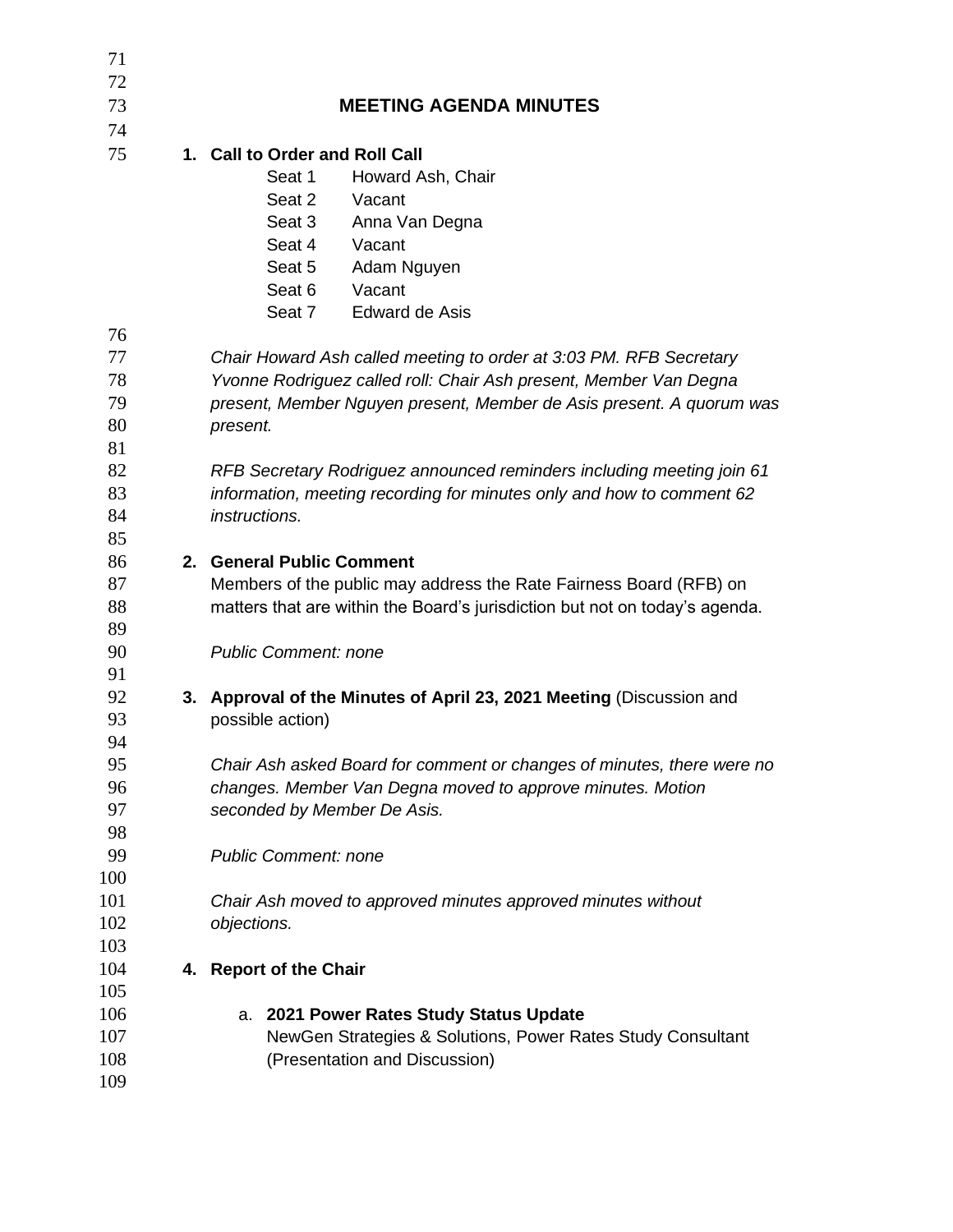| 110 | Presented by Scott Burnham, NewGen Strategies consultant.              |
|-----|------------------------------------------------------------------------|
| 111 | Presenter provided an update about Power Rates Study                   |
| 112 | background, status, timeline, and next steps. Discussion followed.     |
| 113 |                                                                        |
| 114 | Public comment: none                                                   |
| 115 |                                                                        |
| 116 | <b>Rate Fairness Board Members Roles and Responsibilities</b><br>b.    |
| 117 | City Attorney Office, City & County of San Francisco                   |
| 118 | (Discussion)                                                           |
| 119 |                                                                        |
| 120 | Topic introduced by Erin Franks, Rates Administrator. Topic            |
| 121 | discussed by Deputy City Attorneys John Roddy and Nicholas             |
| 122 | Whipps. Deputy City Attorney Roddy provided background about           |
| 123 | Charter Section 8B.125, which authorizes the SFPUC to set rates        |
| 124 | and establish RFB. Discussion followed.                                |
| 125 |                                                                        |
| 126 | Public comment: none                                                   |
| 127 |                                                                        |
| 128 | <b>Improving Public Access to Rate Fairness Board Meetings</b><br>C.   |
| 129 | Isobel Hayne, SFPUC Rates/Revenue Analyst                              |
| 130 | (Presentation and Discussion)                                          |
| 131 |                                                                        |
| 132 | Presented by Isobel Hayne. Presenter provided overview of current      |
| 133 | outreach strategies, review of industry best practices (finding and    |
| 134 | recommendations). Main recommendations shared include                  |
| 135 | expanding communications and outreach methods, regular meeting         |
| 136 | schedule, improve accessibility (outside business hours, childcare,    |
| 137 | food, etc.), provide options for over the phone, written and in-person |
| 138 | comment, and educate public on rates related topics to encourage       |
| 139 | meaningful participation. Discussion followed.                         |
| 140 |                                                                        |
| 141 | Public comment: none                                                   |
| 142 |                                                                        |
| 143 | 5. Announcements, Comments, Questions (Discussion)                     |
| 144 |                                                                        |
| 145 | Public comment: none                                                   |
| 146 |                                                                        |
| 147 | 6. Adjournment                                                         |
| 148 |                                                                        |
| 149 | Meeting adjourned at 4:29 PM.                                          |
| 150 |                                                                        |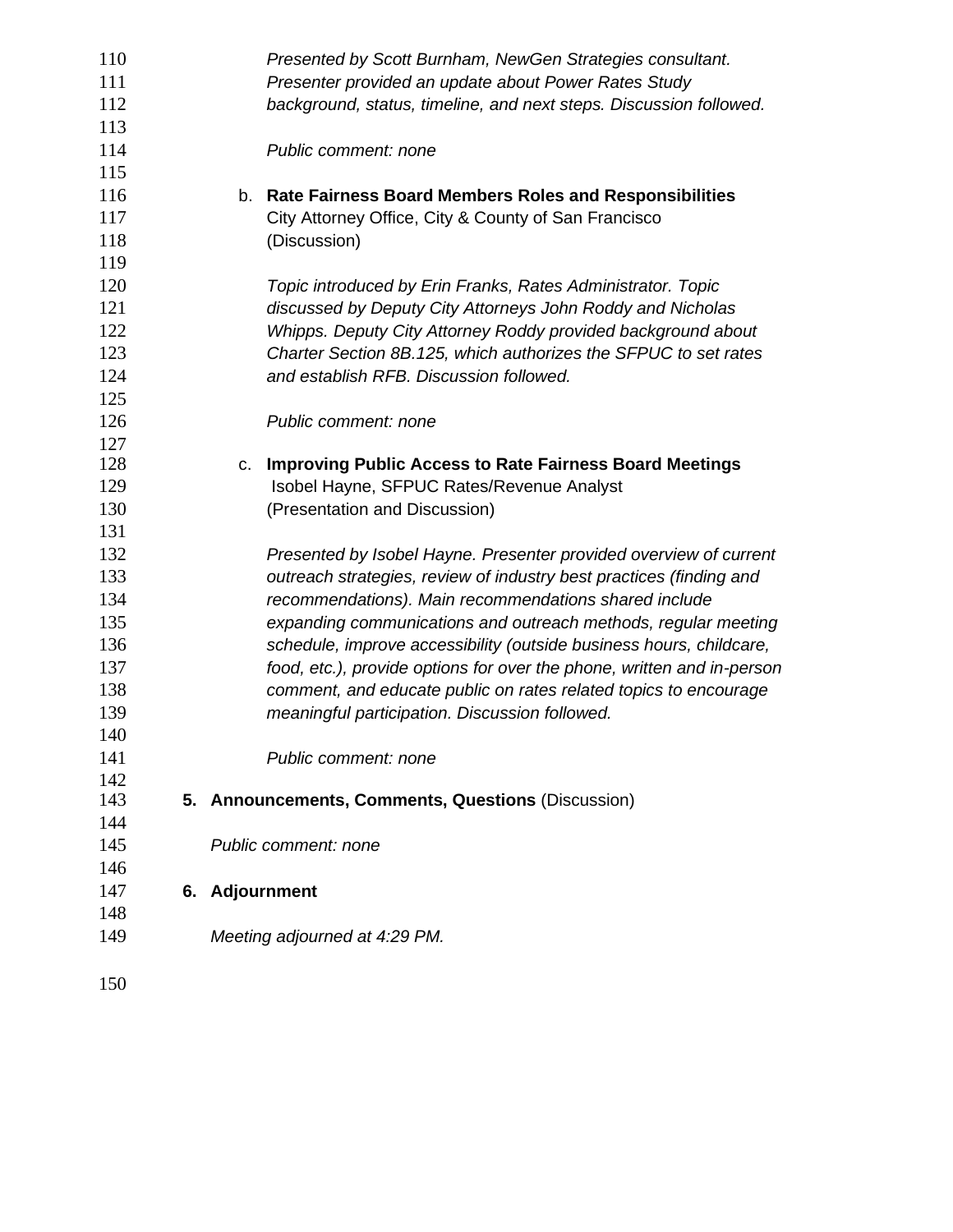**Accessible Meeting Policy**: To obtain meeting materials in alternative format, please

contact the Rate Fairness Board Secretary at 415-487-5254 or via email at

[yrodriguez@sfwater.org.](mailto:yrodriguez@sfwater.org) Providing at least 72 hours notice will help to ensure availability.

Written reports or background materials for calendar items are available on-line at

- [https://sfpuc.org/about-us/boards-commissions-committees/rate-fairness-board.](https://sfpuc.org/about-us/boards-commissions-committees/rate-fairness-board)
- 

 **Meeting Procedures:** Public Comment will be taken before or during the Board's consideration of each agenda item. Speakers may address the Board for up to three minutes on that item. During General Public Comment, members of the public may address the Board on matters that are within the Board's jurisdiction and are not on the agenda. Procedures do not permit: 1) persons in the audience to vocally express support or opposition to statements by Board Member, by other persons testifying; 2) ringing and use of cell phones, pagers, and similar sound- producing electronic devices; 3) bringing in or displaying signs in the meeting room; and 4) standing in the meeting room. The ringing of and use of cell phones, pagers and similar sound-producing electronic devices are prohibited at this meeting. Please be advised that the Chair may order the removal from the meeting room of any person(s) responsible for the ringing or use of a cell phone, pager, or other similar sound-producing electronic devices. **Know your rights under the Sunshine Ordinance:** Government's duty is to

serve the public, reaching its decisions in full view of the public. Commissions,

boards, councils, and other agencies of the City and County exist to conduct the

people's business. This ordinance assures that deliberations are conducted before

the people and that City operations are open to the people's review. For

information on your rights under the Sunshine Ordinance (Chapter 67 of the San

Francisco Administrative Code) or to report a violation of the ordinance, contact by

mail Sunshine Ordinance Task Force, 1 Dr. Carlton B. Goodlett Place, Room 244,

San Francisco, CA 94102; phone at (415) 554-7724; fax at (415) 554-7854; or by

e-mail at [sotf@sfgov.org.](mailto:sotf@sfgov.org)

Citizens may obtain a free copy of the Sunshine Ordinance by printing Chapter 67

181 of the San Francisco Administrative Code on the Internet, at

[http://www.sfbos.org/sunshine.](http://www.sfbos.org/sunshine)

**311 Free Language Assistance**: 免費語言協助/ Ayuda gratuita con el idioma /

Бесплатная помощь переводчиков / Trợ giúp Thông dịch Miễn phí / Assistance

185 linguistique gratuite / 無料の言語支援/ 무료 언어 / 지원 / คว"มชจ่ ยเหลอ์ ท"งภ"ษ"โดยไมเว่

ส'ยคาใชจ่ าย / Libreng tulong para sa wikang Tagalog ยเหลอ่

**Lobbyist Registration and Reporting Requirements:** Individuals and entities

that influence or attempt to influence local legislative or administrative action may

- be required by the San Francisco Lobbyist Ordinance [SF Campaign &
- Governmental Conduct Code Sec. 2.100] to register and report lobbying activity.
- For more information about the Lobbyist Ordinance, please contact the San
- Francisco Ethics Commission at 25 Van Ness Avenue, Suite 220, San Francisco,
- CA 94102; telephone (415) 252-3100; fax (415) 252-3112; web site at
- [www.sfgov.org/ethics.](http://www.sfgov.org/ethics)